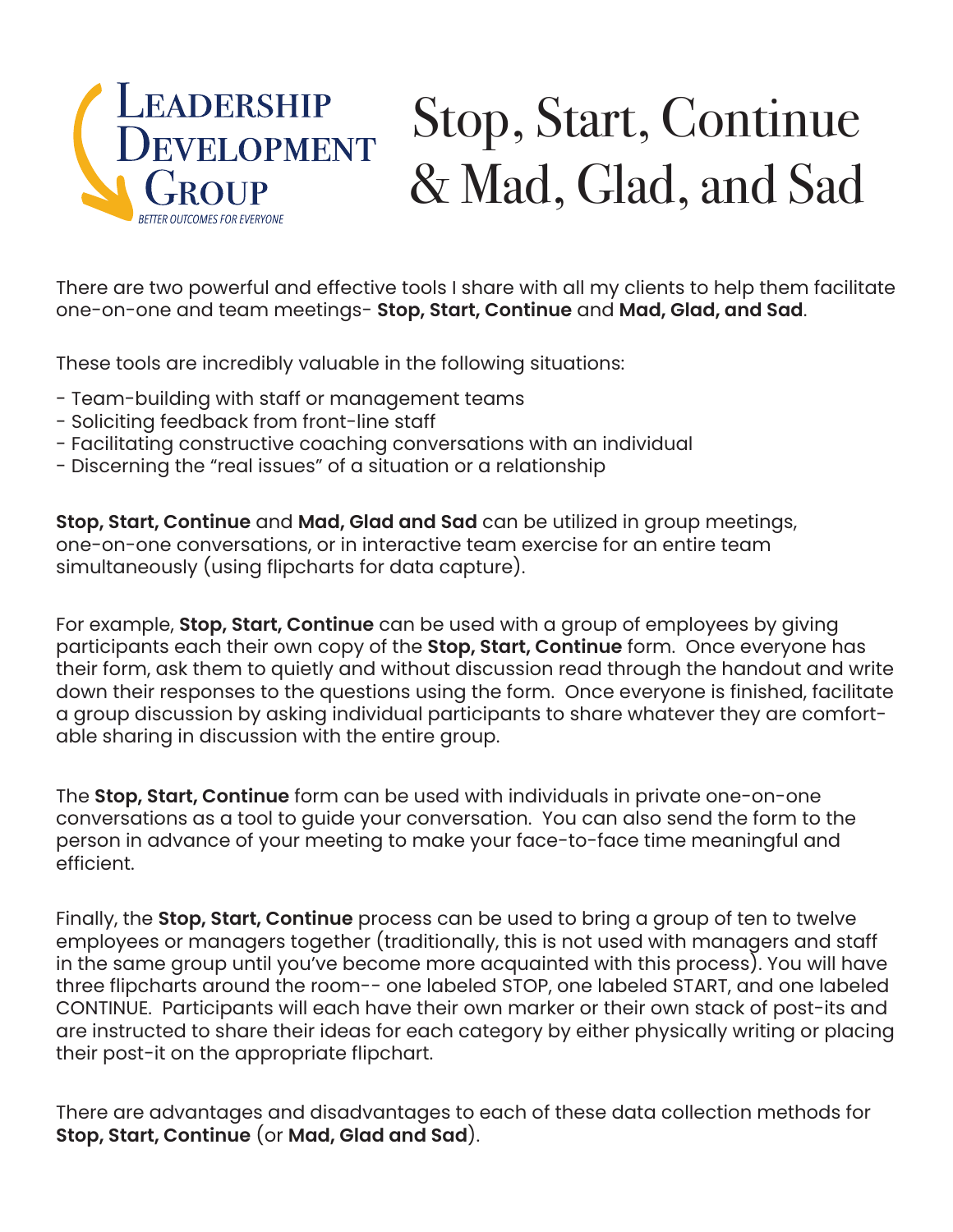METHOD ONE Ask participants to use markers and write their ideas under each category (STOP, START, CONTINUE).

### Advantages

- Participants can move around the room at their own will

- Participants can write down their own thoughts without having to share with the larger group

- Data collection tends to be extremely fast since people disburse throughout the room this is especially true for larger groups when you post multiple blank flipchart pages on the walls for each category

- Flipchart pages can be easily referenced for data after the meeting

### Disadvantage

Participants tend to watch people as they write their comments down on the flipchart pages which can prove challenging or anxiety-provoking for some participants. It also heightens the possibility of group think occuring—participants changing their responses after seeing what others have written. Additionally, participants might also become biased by the presence of one or two comments and become inclined to simply follow along with those few statements instead of contributing what they may truly be feeling or needing to express.

## METHOD TWO

Ask participants to use post-it notes—one post-it per idea— and then place each of their post-it notes under the appropriate category (STOP, START, CONTINUE).

### Advantages

- Participants perceive greater privacy, because while they fillout each post-it note in the room with the group, they have the privacy of their own pad.

- Participants get out of their seats to place their post-it notes, but again, most participants cannot see what is written on other people's post-it notes during this process.

- The use of post-it notes allows you or the facilitator to organize the post-it notes quickly under each category in themes, or to consolidate repetitious comments.

- Repetitious comments can be easily organized by placing post-it notes together in a line for each category, which visually shows the frequency of comments for each theme under each category. Some of my clients put the post-it notes in columns or rows in order to show the frequencies of each issue, resulting in a bar graph of post-it notes or a histogram.

### Disadvantages

- Once the post-it notes are put on the flipchart pages, they are difficult to be read by participants once everyone is back in their seats for discussion— the handwriting tends to be small.

- After the meeting, the handling of the flipchart pages is a little more tedious because the post-it notes can tend to fall off or move as the flipchart pages are folded and utilized later.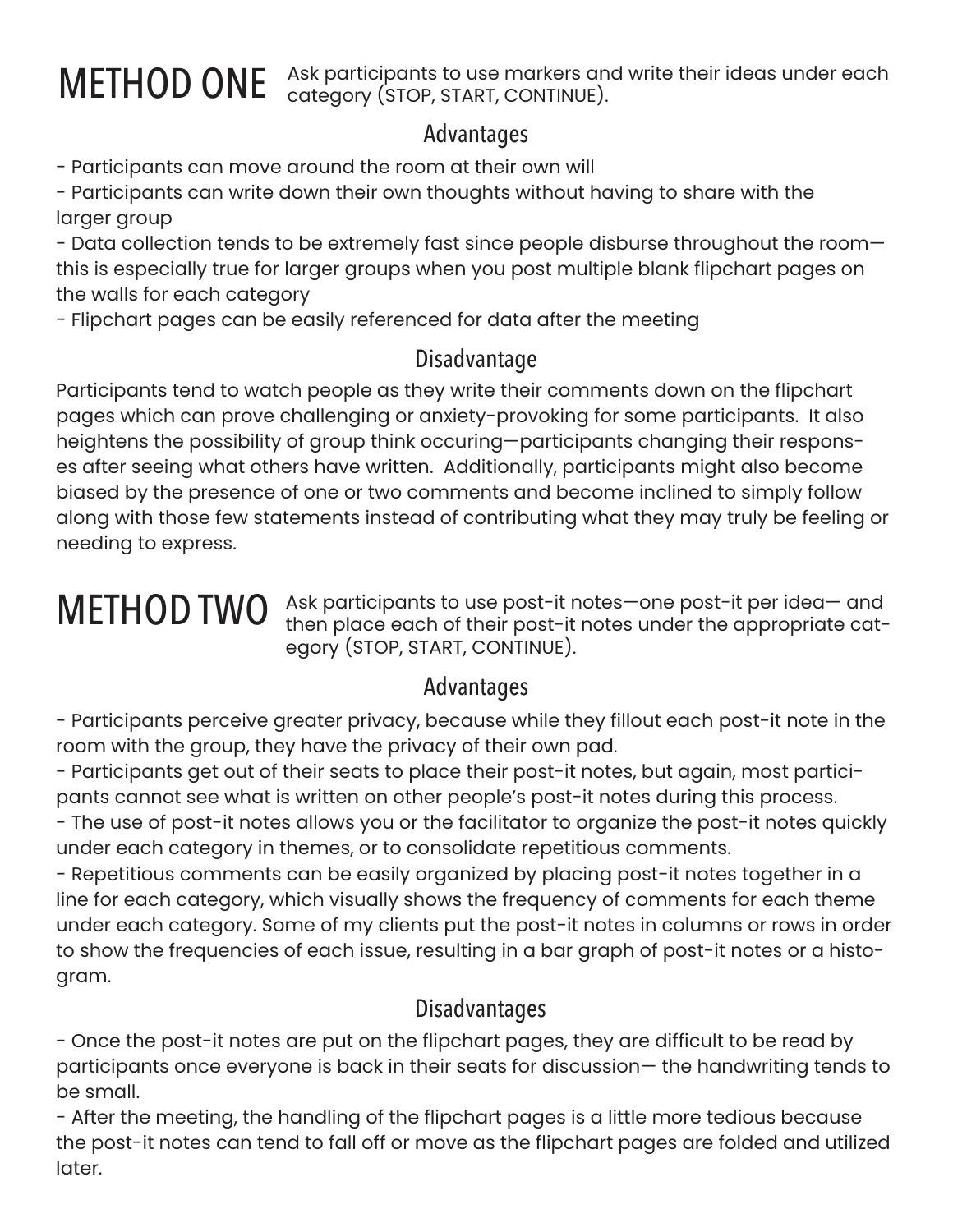Once your team's data is collected, you can use a variety of methods to have your team prioritize the various themes or ideas under each category, STOP, START and CONTINUE.

A similar process is used to solicit feedback using Mad, Glad and Sad.

Examples of questions to use in the use of Stop, Start, Continue are:

- What could we stop, start, or continue to do together as a department, to make this a better place to work?

- What could I stop, start, or continue to do as your boss, to become an even better boss? - What do each of us need to stop, start, or continue doing in order to become more effective team members?

- Thinking of the way in which this team communicates on a regular basis, what do we need to stop, start, or continue doing?

Examples of questions to use in the use of Mad, Glad, and Sad are:

- Thinking of your daily work life here at work, what are you mad about, glad about, and sad about?

- When you think of how our team interacts and supports each other, what are you mad about, glad about, and sad about?

- When you think of how we treat our customers or patients, what are you mad about, glad about, and sad about?

The only "rules" to use when soliciting feedback from participants are as follows:

- If you provide an idea under one category, please offer another idea under one of the other categories—e.g., if you list a Stop, list a Start too; if you list a Mad, list a Glad too. - Your contribution must be genuine, constructive, and sensitively worded.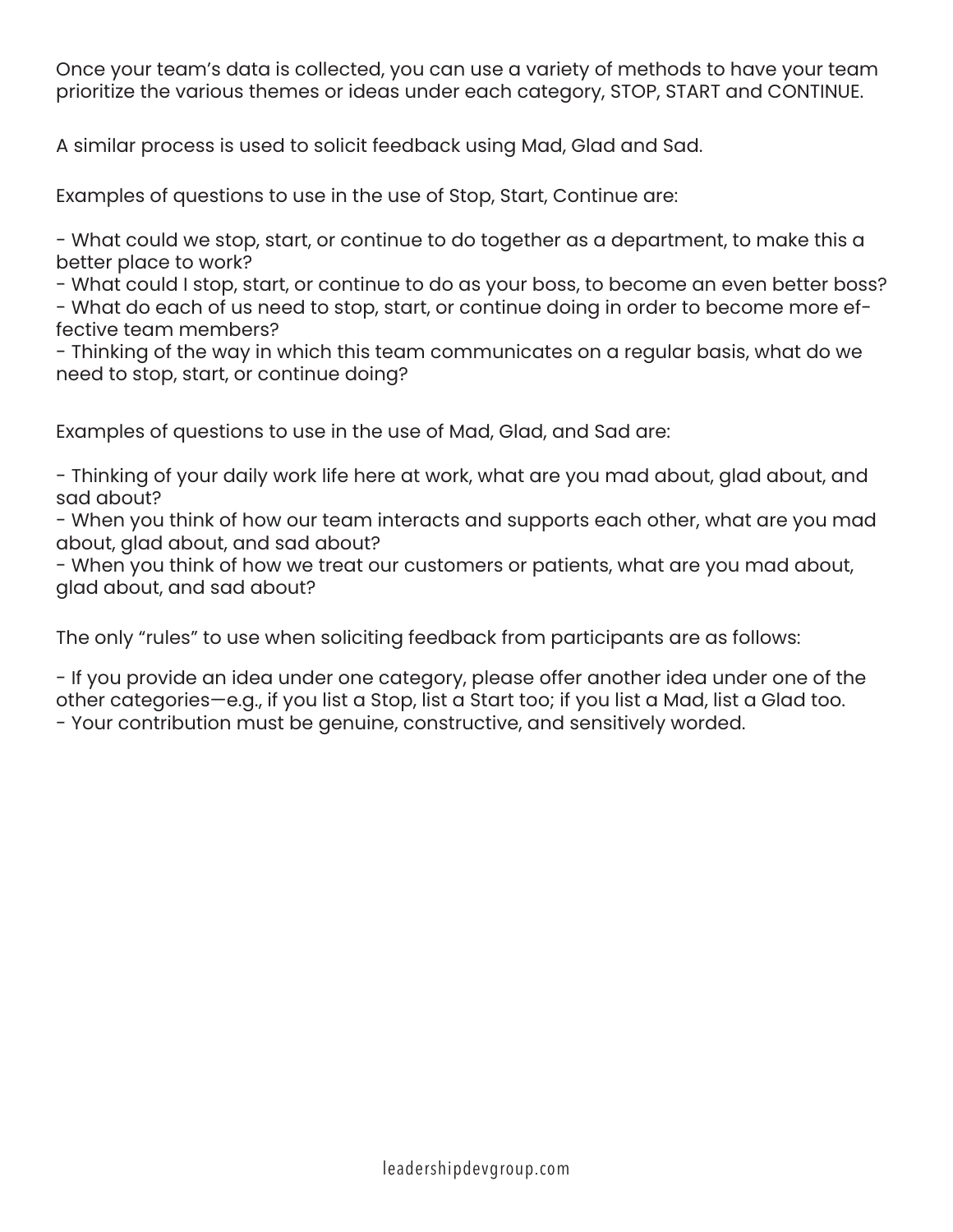# Current Concerns

What am I MAD about?

What am I SAD about?

What am I GLAD about?

What are my priorities to address?